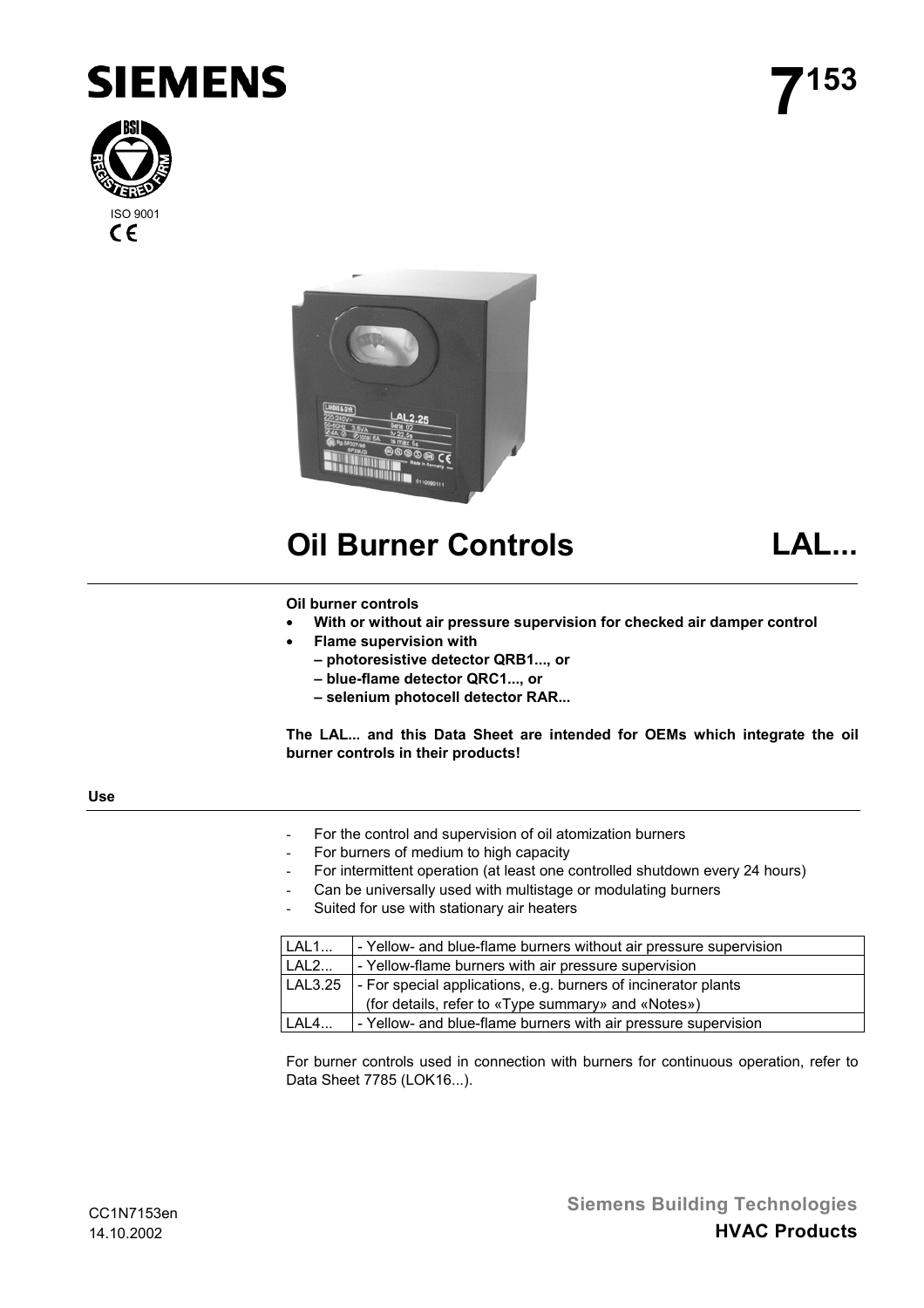

# **To avoid injury to persons, damage to property or the environment, the following warning notes should be observed!**

## **Do not open, interfere with or modify the unit!**

- Before performing any wiring changes in the connection area of the LAL…, completely isolate the burner control from the mains supply (all-polar disconnection)
- Ensure protection against electric shock hazard by providing adequate protection for the burner control's connection terminals
- Check to ensure that wiring is in an orderly state and that the wires are firmly connected
- Press the lockout reset button / operation button only manually (applying a force of no more than 10 N), without using any tools or pointed objects
- **Do not press the lockout reset button on the unit or the remote reset button for more than 10 seconds since this damages the lockout relay in the unit**
- Fall or shock can adversely affect the safety functions. Such units may not be put into operation, even if they do not exhibit any damage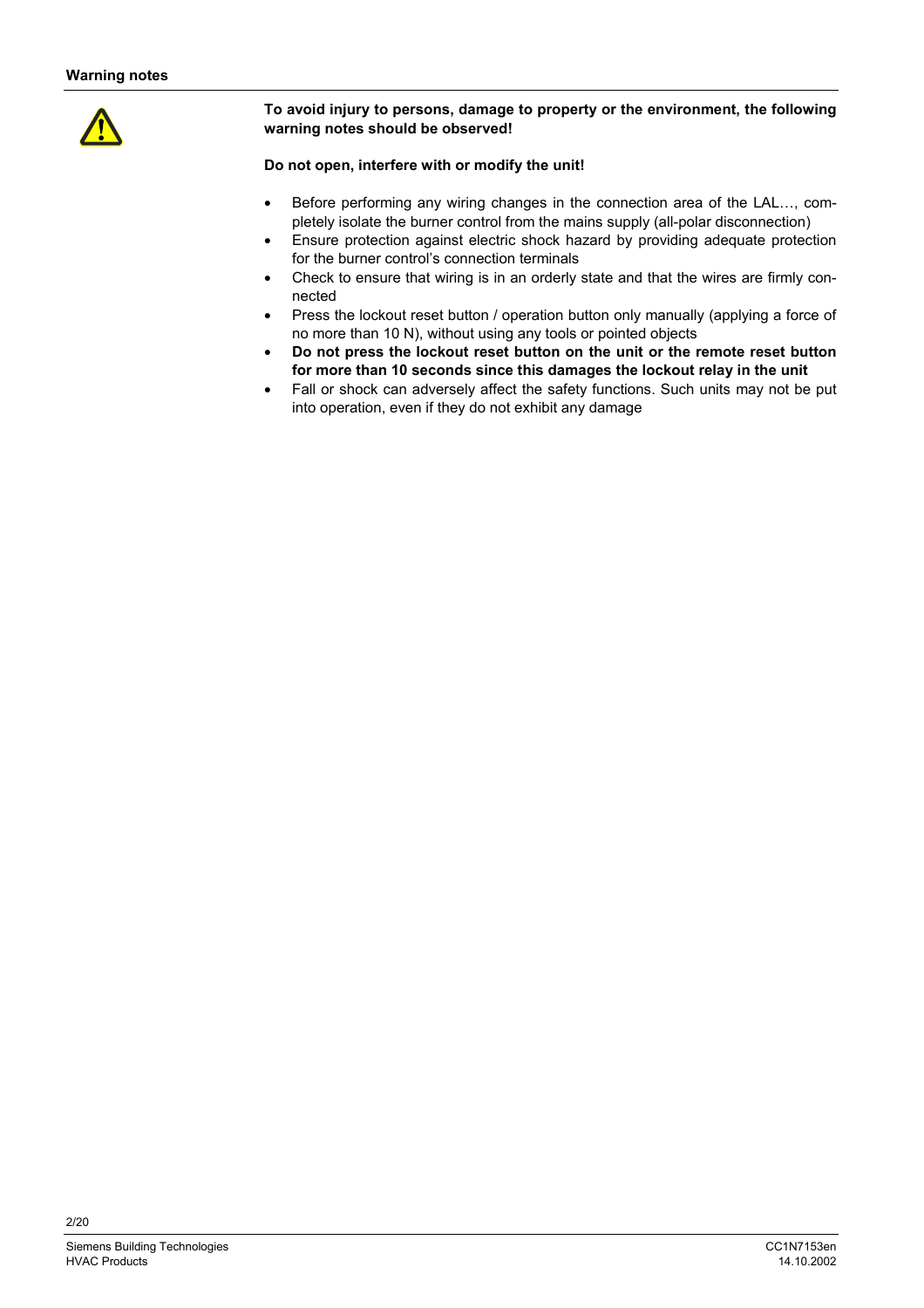## **Engineering notes**

- Install switches, fuses, earthing, etc., in compliance with local regulations
- Connect valves and other plant components as specified in the burner manufacturer's documentation



#### **Mounting notes**

Ensure that the relevant safety regulations are complied with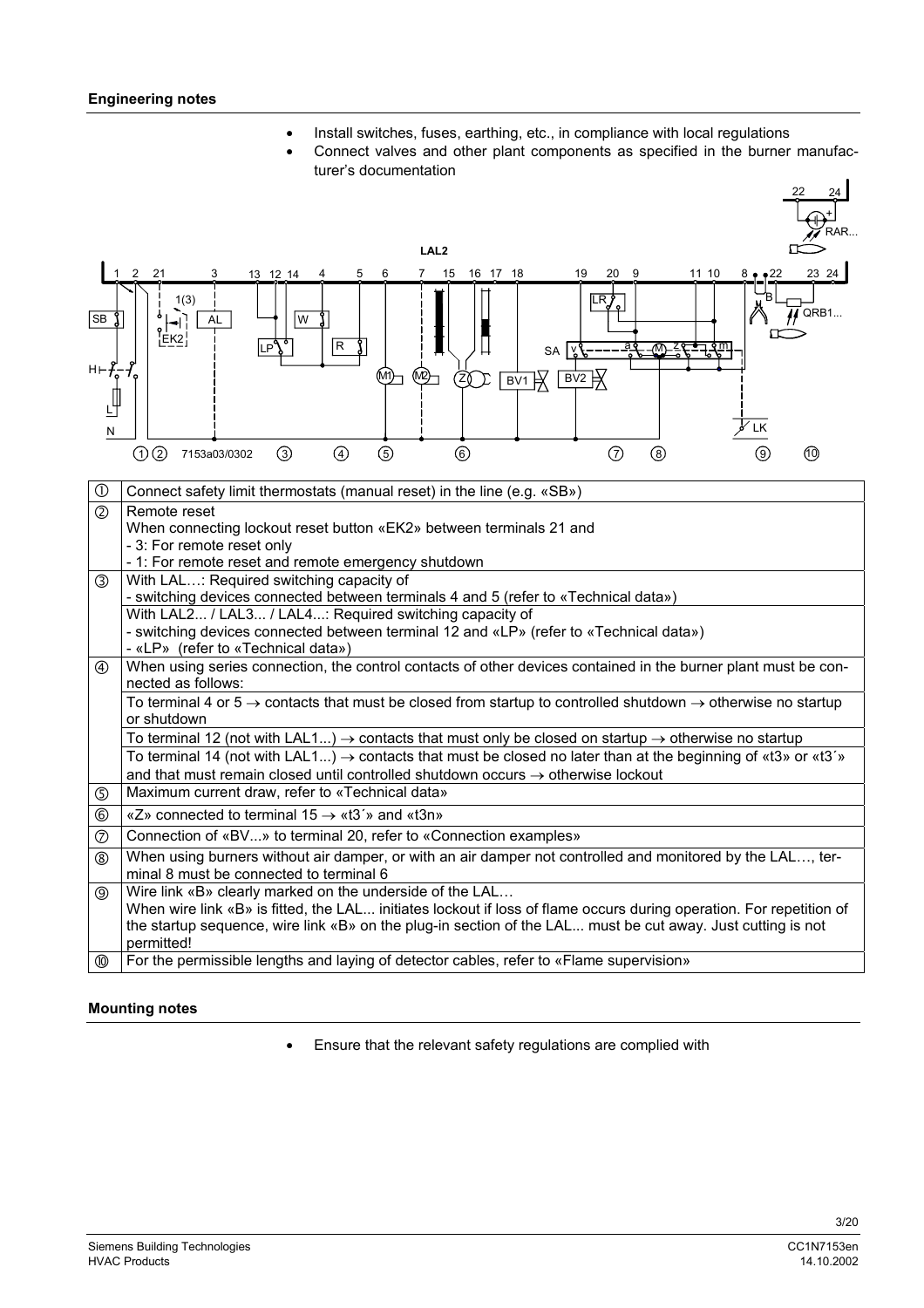- Installation work must be carried out by qualified staff
- Live and neutral conductors may not be mixed up

#### **Electrical connection of the flame detector**

It is important to achieve practically disturbance-free signal transmission:

- Never run the detector cable together with other cables
	- Line capacitance reduces the magnitude of the flame signal
	- Use a separate low-capacitance cable
- Observe the permissible cable lengths (refer to «Technical data»)
- Always run high-voltage ignition cables separately, with the greatest possible distance to the unit and to other cables

#### **Commissioning notes**

- Commissioning work must be carried out by qualified staff
- When commissioning the plant or when doing maintenance work, make the following safety checks:

|    | Safety check                                                                                                                                                           | Anticipated response                                  |
|----|------------------------------------------------------------------------------------------------------------------------------------------------------------------------|-------------------------------------------------------|
| a) | Burner startup with flame detector<br>darkened                                                                                                                         | Lockout at the end of «TSA»                           |
| b) | Burner startup with flame detector<br>exposed to extraneous light                                                                                                      | Lockout after 40 seconds at the<br>latest             |
| c) | With wire strap «B»:<br>Simulation of loss of flame during<br>operation. For that purpose, darken<br>the flame detector during operation<br>and maintain this state    | Lockout                                               |
| d) | Without wire strap «B»:<br>Simulation of loss of flame during<br>operation. For that purpose, darken<br>the flame detector during operation<br>and maintain this state | Repetition followed by lockout at the<br>end of «TSA» |

#### **Standards**

Conformity to EEC directives

- Electromagnetic compatibility EMC (immunity) 89 / 336 EEC
- Low-voltage directive 73 / 23 EEC

#### **Service notes**

- Maintenance work must be carried out by qualified staff
- Each time a unit has been replaced, check to ensure that wiring is in an orderly state and that the wires are firmly connected

## **Disposal notes**



The unit contains electrical and electronic components and may not be disposed of together with household waste.

Local and currently valid legislation must be observed.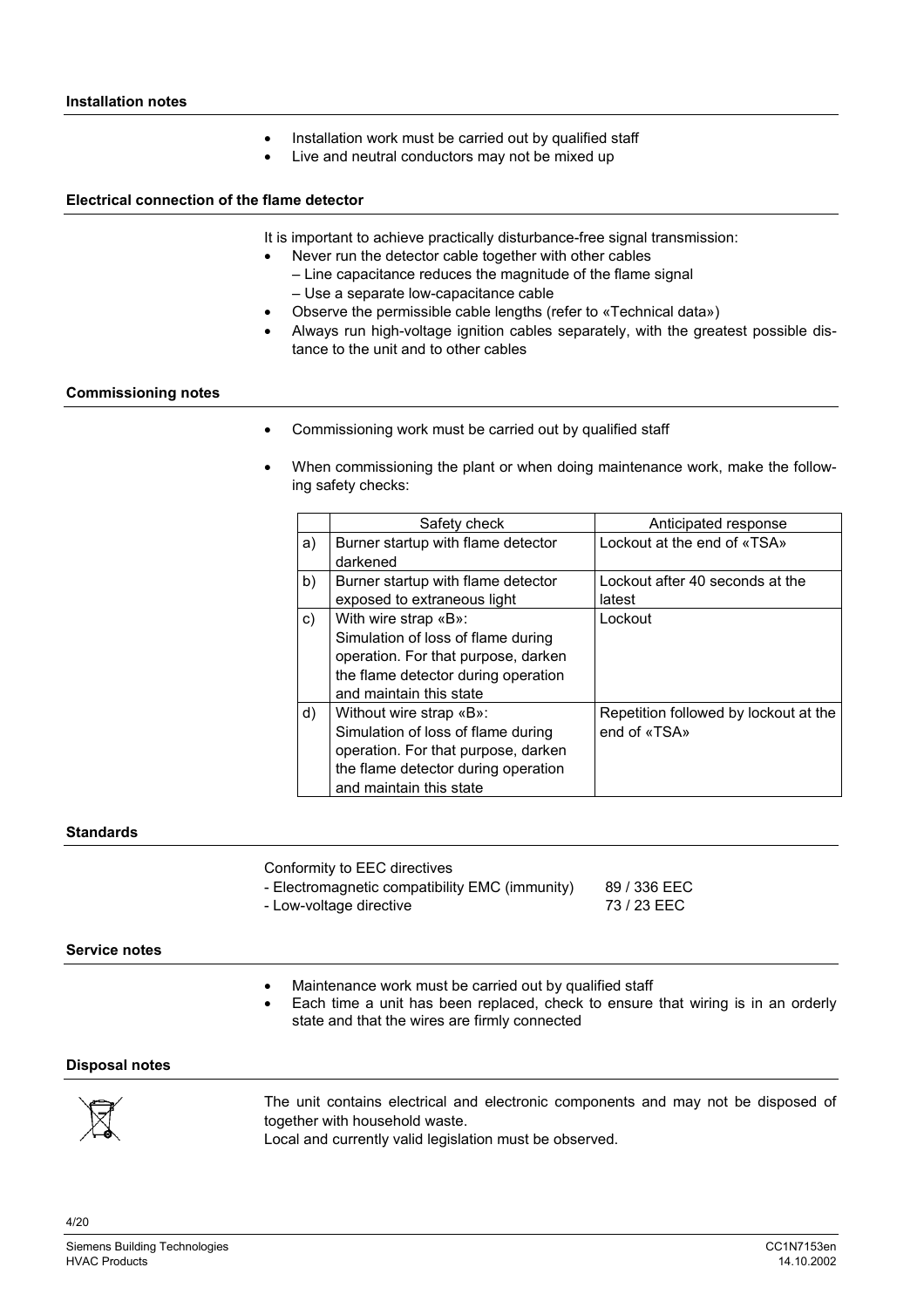## **Mechanical design**

| LAL          | Plug-in design<br>$\overline{\phantom{a}}$<br>Exchangeable unit fuse (including spare fuse)                                                                                                                                                                                                                                                                                                                                                                                                                            |
|--------------|------------------------------------------------------------------------------------------------------------------------------------------------------------------------------------------------------------------------------------------------------------------------------------------------------------------------------------------------------------------------------------------------------------------------------------------------------------------------------------------------------------------------|
| LAL3.25      | Difference to LAL1 / LAL2 / LAL4:<br>Extraneous light does not initiate lockout<br>- during burner off times<br>- during the prepurge time<br>Extraneous light prevents burner startup<br>۰                                                                                                                                                                                                                                                                                                                            |
| Housing      | Made of impact-proof and heat-resistance black plastic<br>۰.<br>Lockout reset button with viewing window; located behind it:<br>- Lockout warning lamp<br>- Lockout indicator<br>- coupled to the spindle of the sequence switch<br>- visible in the transparent lockout reset button<br>- uses easy-to-remember symbols to indicate the type of fault and the point<br>in time lockout occurred                                                                                                                       |
| Plug-in base | Base and plug-in section of the LAL are designed such that only burner controls<br>۰<br>of the LAL family can be plugged in<br>24 connection terminals<br>Auxiliary terminals «31» and «32»<br>3 earth terminals terminating in a lug for earthing the burner<br>3 neutral conductor terminals<br>- prewired to terminal 2<br>14 knockout holes for cable entry by means of cable glands<br>$-8$ at the side<br>$-6$ in the bottom of the base<br>6 lateral threaded knockout holes for cable entry glands Pg11 or M20 |

## **Type summary**

Switching times are given in the order of the startup sequence, valid for 50 Hz mains frequency. At 60 Hz frequency, switching times are about 17 % shorter.

|                                                               | Flash steam generators | Universal use             | Medium- or heavy-oil<br>burners |
|---------------------------------------------------------------|------------------------|---------------------------|---------------------------------|
| Flame supervision with QRB1 or QRC1 for blue-flame            |                        | LAL1.25                   |                                 |
| burners                                                       |                        | LAL4.25A27                |                                 |
| Flame supervision with QRB1 or RAR                            | LAL2.14                | <b>LAL2.25</b>            | LAL2.65                         |
| Choice of air pressure supervision                            |                        |                           |                                 |
| Choice of semiautomatic startup                               |                        |                           |                                 |
| Same as LAL2.25 with the following exception:                 |                        | Special applications such |                                 |
| No lockout, but prevention of startup in the case of extrane- |                        | as incinerator plants     |                                 |
| ous light                                                     |                        | LAL3.25                   |                                 |
| t1                                                            | 10 <sub>s</sub>        | 22.5 s                    | 67.5 s                          |
| <b>TSA</b>                                                    | 4s                     | 5s                        | 5 <sub>s</sub>                  |
| t3                                                            | 2s                     | 2.5s                      | 2.5s                            |
| t3'                                                           | From the start 1)      |                           |                                 |
| t3n                                                           | 10 <sub>s</sub>        | 15 <sub>s</sub>           | 15 <sub>s</sub>                 |
| t4                                                            | 8 s                    | 7.5s                      | 7.5s                            |
| t5                                                            | 4s                     | 7.5s                      | 7.5s                            |
| t <sub>6</sub>                                                | 10 <sub>s</sub>        | 15 <sub>s</sub>           | 15 <sub>s</sub>                 |
| t7                                                            | 2s                     | 2.5s                      | 2.5s                            |
| t8                                                            | 30 <sub>s</sub>        | 47.5 s                    | 92.5 s                          |
| t10                                                           | 6s                     | 10 <sub>s</sub>           | 10 <sub>s</sub>                 |
| t11                                                           | Optional               |                           |                                 |
| t12                                                           | Optional               |                           |                                 |
| t13                                                           | 10 <sub>s</sub>        | 15 <sub>s</sub>           | 15 <sub>s</sub>                 |
| t16                                                           | 4s                     | 5s                        | 5 <sub>s</sub>                  |
| t20                                                           | 32 <sub>s</sub>        | 35 <sub>s</sub>           | 12.5 <sub>s</sub>               |

<sup>1</sup>) With air pressure supervision: From the time the air pressure signal is received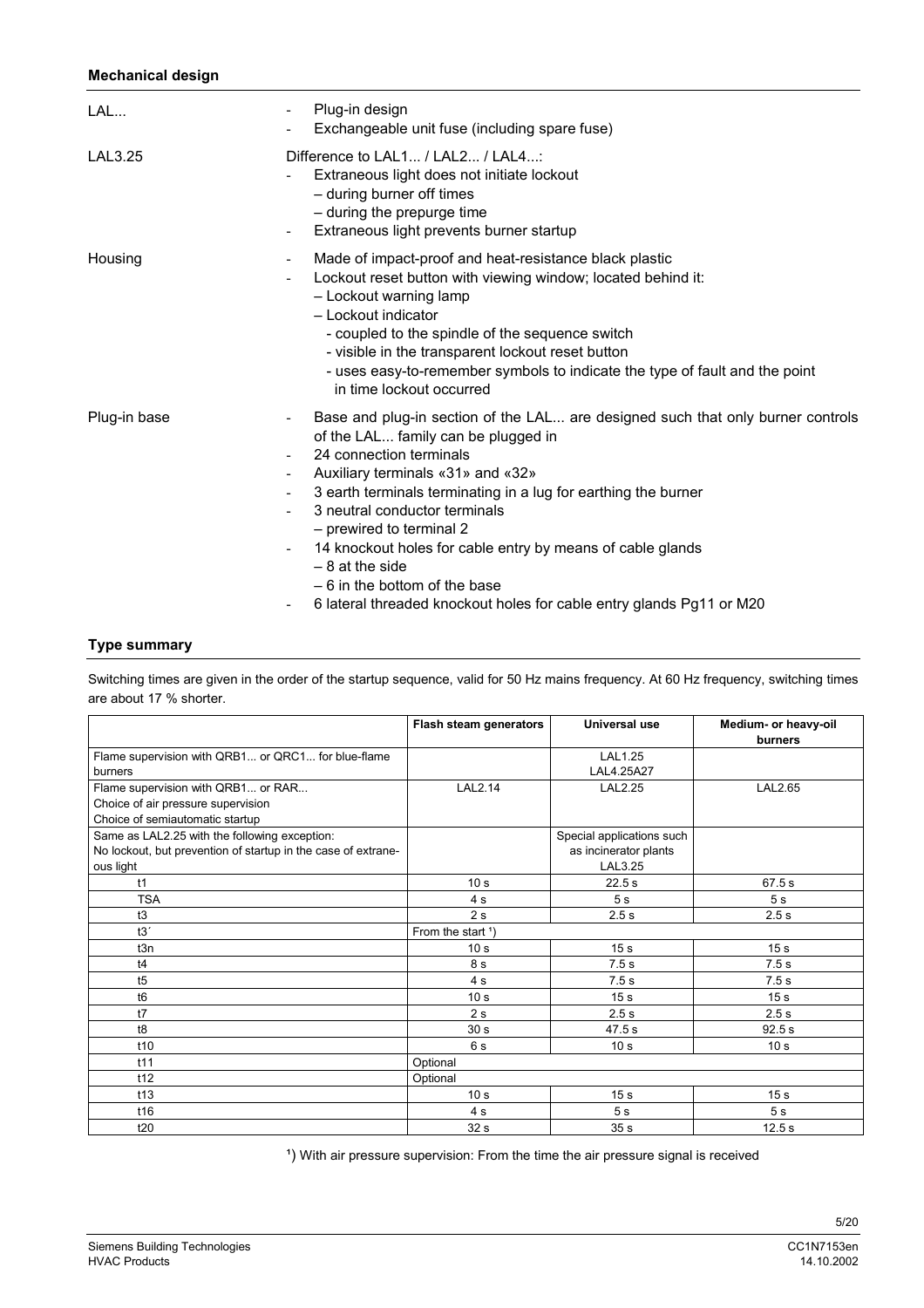When ordering, please give full type reference according to «Type summary».

## **Accessories**



**Plug-in base** - With Pg11 threads for cable entry glands **AGM410490500** - With M16 threads for cable entry glands **AGM13.1**

#### **Technical data**

| - With LAL1 / LAL2 / LAL3 incl.<br>AC 100 V -15 %AC 110 V +10 %<br>5060 Hz ±6 %<br>Mains frequency<br>Unit fuse (built-in)<br>T6,3H250V to DIN EN 60 127<br>Primary fuse (external)<br>max. $10 A$ (slow)<br>Weight<br>LAL<br>approx. 1,000 g<br>Plug-in base<br>approx. 165 g<br>Flame detectors:<br>QRB1<br>refer to Data Sheet 7714<br>$\qquad \qquad \blacksquare$<br>QRC1<br>refer to Data Sheet 7716<br>RAR<br>refer to Data Sheet 7713<br>Power consumption<br>approx. AC 3.5 VA<br>Mounting position<br>optional<br>IP 40, when fitted, with the exception of the<br>Degree of protection<br>connection area (terminal base)<br>$\mathbf{I}$<br>Safety class<br>Perm. input current at terminal 1<br>max. 5 A (peaks of 20 A / 20 ms)<br>Perm. current rating of control terminals<br>max. 4 A (peaks of 20 A / 20 ms)<br>3, 6, 7, 911 and 1520<br>Required switching capacity of switching<br>devices<br>Between terminals 4 and 5<br>1 A, AC 250 V<br>1 A, AC 250 V<br>Between terminals 4 and 12<br>1 A, AC 250 V<br>Between terminals 12 and «LP»<br>Between terminals 4 and 14<br>5 A (peaks of 20 A)<br>«LP»<br>5 A<br>IP 00<br>Degree of protection<br>Cable connection<br>screw terminal<br>cross-sectional area of wire: 0.51.5 mm <sup>2</sup><br>With stranded wires<br>use adequate ferrules<br><b>Transport</b><br>DIN EN 60 721-3-2<br>Environmental<br><b>Climatic conditions</b><br>class 2K2<br>conditions<br><b>Mechanical conditions</b><br>class 2M2<br>Temperature range<br>$-50+60 °C$<br>Humidity<br>$< 95 %$ r.h.<br><b>Operation</b><br>DIN EN 60 721-3-3<br><b>Climatic conditions</b><br>class 3K5<br><b>Mechanical conditions</b><br>class 3M2 | General unit data LAL | Mains voltage     | AC 230 V -15 / +10 % |
|------------------------------------------------------------------------------------------------------------------------------------------------------------------------------------------------------------------------------------------------------------------------------------------------------------------------------------------------------------------------------------------------------------------------------------------------------------------------------------------------------------------------------------------------------------------------------------------------------------------------------------------------------------------------------------------------------------------------------------------------------------------------------------------------------------------------------------------------------------------------------------------------------------------------------------------------------------------------------------------------------------------------------------------------------------------------------------------------------------------------------------------------------------------------------------------------------------------------------------------------------------------------------------------------------------------------------------------------------------------------------------------------------------------------------------------------------------------------------------------------------------------------------------------------------------------------------------------------------------------------------------------------------------------------------------|-----------------------|-------------------|----------------------|
|                                                                                                                                                                                                                                                                                                                                                                                                                                                                                                                                                                                                                                                                                                                                                                                                                                                                                                                                                                                                                                                                                                                                                                                                                                                                                                                                                                                                                                                                                                                                                                                                                                                                                    |                       |                   |                      |
|                                                                                                                                                                                                                                                                                                                                                                                                                                                                                                                                                                                                                                                                                                                                                                                                                                                                                                                                                                                                                                                                                                                                                                                                                                                                                                                                                                                                                                                                                                                                                                                                                                                                                    |                       |                   |                      |
|                                                                                                                                                                                                                                                                                                                                                                                                                                                                                                                                                                                                                                                                                                                                                                                                                                                                                                                                                                                                                                                                                                                                                                                                                                                                                                                                                                                                                                                                                                                                                                                                                                                                                    |                       |                   |                      |
|                                                                                                                                                                                                                                                                                                                                                                                                                                                                                                                                                                                                                                                                                                                                                                                                                                                                                                                                                                                                                                                                                                                                                                                                                                                                                                                                                                                                                                                                                                                                                                                                                                                                                    |                       |                   |                      |
|                                                                                                                                                                                                                                                                                                                                                                                                                                                                                                                                                                                                                                                                                                                                                                                                                                                                                                                                                                                                                                                                                                                                                                                                                                                                                                                                                                                                                                                                                                                                                                                                                                                                                    |                       |                   |                      |
|                                                                                                                                                                                                                                                                                                                                                                                                                                                                                                                                                                                                                                                                                                                                                                                                                                                                                                                                                                                                                                                                                                                                                                                                                                                                                                                                                                                                                                                                                                                                                                                                                                                                                    |                       |                   |                      |
|                                                                                                                                                                                                                                                                                                                                                                                                                                                                                                                                                                                                                                                                                                                                                                                                                                                                                                                                                                                                                                                                                                                                                                                                                                                                                                                                                                                                                                                                                                                                                                                                                                                                                    |                       |                   |                      |
|                                                                                                                                                                                                                                                                                                                                                                                                                                                                                                                                                                                                                                                                                                                                                                                                                                                                                                                                                                                                                                                                                                                                                                                                                                                                                                                                                                                                                                                                                                                                                                                                                                                                                    |                       |                   |                      |
|                                                                                                                                                                                                                                                                                                                                                                                                                                                                                                                                                                                                                                                                                                                                                                                                                                                                                                                                                                                                                                                                                                                                                                                                                                                                                                                                                                                                                                                                                                                                                                                                                                                                                    |                       |                   |                      |
|                                                                                                                                                                                                                                                                                                                                                                                                                                                                                                                                                                                                                                                                                                                                                                                                                                                                                                                                                                                                                                                                                                                                                                                                                                                                                                                                                                                                                                                                                                                                                                                                                                                                                    |                       |                   |                      |
|                                                                                                                                                                                                                                                                                                                                                                                                                                                                                                                                                                                                                                                                                                                                                                                                                                                                                                                                                                                                                                                                                                                                                                                                                                                                                                                                                                                                                                                                                                                                                                                                                                                                                    |                       |                   |                      |
|                                                                                                                                                                                                                                                                                                                                                                                                                                                                                                                                                                                                                                                                                                                                                                                                                                                                                                                                                                                                                                                                                                                                                                                                                                                                                                                                                                                                                                                                                                                                                                                                                                                                                    |                       |                   |                      |
|                                                                                                                                                                                                                                                                                                                                                                                                                                                                                                                                                                                                                                                                                                                                                                                                                                                                                                                                                                                                                                                                                                                                                                                                                                                                                                                                                                                                                                                                                                                                                                                                                                                                                    |                       |                   |                      |
|                                                                                                                                                                                                                                                                                                                                                                                                                                                                                                                                                                                                                                                                                                                                                                                                                                                                                                                                                                                                                                                                                                                                                                                                                                                                                                                                                                                                                                                                                                                                                                                                                                                                                    |                       |                   |                      |
|                                                                                                                                                                                                                                                                                                                                                                                                                                                                                                                                                                                                                                                                                                                                                                                                                                                                                                                                                                                                                                                                                                                                                                                                                                                                                                                                                                                                                                                                                                                                                                                                                                                                                    |                       |                   |                      |
|                                                                                                                                                                                                                                                                                                                                                                                                                                                                                                                                                                                                                                                                                                                                                                                                                                                                                                                                                                                                                                                                                                                                                                                                                                                                                                                                                                                                                                                                                                                                                                                                                                                                                    |                       |                   |                      |
|                                                                                                                                                                                                                                                                                                                                                                                                                                                                                                                                                                                                                                                                                                                                                                                                                                                                                                                                                                                                                                                                                                                                                                                                                                                                                                                                                                                                                                                                                                                                                                                                                                                                                    |                       |                   |                      |
|                                                                                                                                                                                                                                                                                                                                                                                                                                                                                                                                                                                                                                                                                                                                                                                                                                                                                                                                                                                                                                                                                                                                                                                                                                                                                                                                                                                                                                                                                                                                                                                                                                                                                    |                       |                   |                      |
|                                                                                                                                                                                                                                                                                                                                                                                                                                                                                                                                                                                                                                                                                                                                                                                                                                                                                                                                                                                                                                                                                                                                                                                                                                                                                                                                                                                                                                                                                                                                                                                                                                                                                    |                       |                   |                      |
|                                                                                                                                                                                                                                                                                                                                                                                                                                                                                                                                                                                                                                                                                                                                                                                                                                                                                                                                                                                                                                                                                                                                                                                                                                                                                                                                                                                                                                                                                                                                                                                                                                                                                    |                       |                   |                      |
|                                                                                                                                                                                                                                                                                                                                                                                                                                                                                                                                                                                                                                                                                                                                                                                                                                                                                                                                                                                                                                                                                                                                                                                                                                                                                                                                                                                                                                                                                                                                                                                                                                                                                    |                       |                   |                      |
|                                                                                                                                                                                                                                                                                                                                                                                                                                                                                                                                                                                                                                                                                                                                                                                                                                                                                                                                                                                                                                                                                                                                                                                                                                                                                                                                                                                                                                                                                                                                                                                                                                                                                    |                       |                   |                      |
|                                                                                                                                                                                                                                                                                                                                                                                                                                                                                                                                                                                                                                                                                                                                                                                                                                                                                                                                                                                                                                                                                                                                                                                                                                                                                                                                                                                                                                                                                                                                                                                                                                                                                    |                       |                   |                      |
|                                                                                                                                                                                                                                                                                                                                                                                                                                                                                                                                                                                                                                                                                                                                                                                                                                                                                                                                                                                                                                                                                                                                                                                                                                                                                                                                                                                                                                                                                                                                                                                                                                                                                    |                       |                   |                      |
|                                                                                                                                                                                                                                                                                                                                                                                                                                                                                                                                                                                                                                                                                                                                                                                                                                                                                                                                                                                                                                                                                                                                                                                                                                                                                                                                                                                                                                                                                                                                                                                                                                                                                    |                       |                   |                      |
|                                                                                                                                                                                                                                                                                                                                                                                                                                                                                                                                                                                                                                                                                                                                                                                                                                                                                                                                                                                                                                                                                                                                                                                                                                                                                                                                                                                                                                                                                                                                                                                                                                                                                    |                       |                   |                      |
|                                                                                                                                                                                                                                                                                                                                                                                                                                                                                                                                                                                                                                                                                                                                                                                                                                                                                                                                                                                                                                                                                                                                                                                                                                                                                                                                                                                                                                                                                                                                                                                                                                                                                    |                       |                   |                      |
|                                                                                                                                                                                                                                                                                                                                                                                                                                                                                                                                                                                                                                                                                                                                                                                                                                                                                                                                                                                                                                                                                                                                                                                                                                                                                                                                                                                                                                                                                                                                                                                                                                                                                    | Plug-in base AGM      |                   |                      |
|                                                                                                                                                                                                                                                                                                                                                                                                                                                                                                                                                                                                                                                                                                                                                                                                                                                                                                                                                                                                                                                                                                                                                                                                                                                                                                                                                                                                                                                                                                                                                                                                                                                                                    |                       |                   |                      |
|                                                                                                                                                                                                                                                                                                                                                                                                                                                                                                                                                                                                                                                                                                                                                                                                                                                                                                                                                                                                                                                                                                                                                                                                                                                                                                                                                                                                                                                                                                                                                                                                                                                                                    |                       |                   |                      |
|                                                                                                                                                                                                                                                                                                                                                                                                                                                                                                                                                                                                                                                                                                                                                                                                                                                                                                                                                                                                                                                                                                                                                                                                                                                                                                                                                                                                                                                                                                                                                                                                                                                                                    |                       |                   |                      |
|                                                                                                                                                                                                                                                                                                                                                                                                                                                                                                                                                                                                                                                                                                                                                                                                                                                                                                                                                                                                                                                                                                                                                                                                                                                                                                                                                                                                                                                                                                                                                                                                                                                                                    |                       |                   |                      |
|                                                                                                                                                                                                                                                                                                                                                                                                                                                                                                                                                                                                                                                                                                                                                                                                                                                                                                                                                                                                                                                                                                                                                                                                                                                                                                                                                                                                                                                                                                                                                                                                                                                                                    |                       |                   |                      |
|                                                                                                                                                                                                                                                                                                                                                                                                                                                                                                                                                                                                                                                                                                                                                                                                                                                                                                                                                                                                                                                                                                                                                                                                                                                                                                                                                                                                                                                                                                                                                                                                                                                                                    |                       |                   |                      |
|                                                                                                                                                                                                                                                                                                                                                                                                                                                                                                                                                                                                                                                                                                                                                                                                                                                                                                                                                                                                                                                                                                                                                                                                                                                                                                                                                                                                                                                                                                                                                                                                                                                                                    |                       |                   |                      |
|                                                                                                                                                                                                                                                                                                                                                                                                                                                                                                                                                                                                                                                                                                                                                                                                                                                                                                                                                                                                                                                                                                                                                                                                                                                                                                                                                                                                                                                                                                                                                                                                                                                                                    |                       |                   |                      |
|                                                                                                                                                                                                                                                                                                                                                                                                                                                                                                                                                                                                                                                                                                                                                                                                                                                                                                                                                                                                                                                                                                                                                                                                                                                                                                                                                                                                                                                                                                                                                                                                                                                                                    |                       |                   |                      |
|                                                                                                                                                                                                                                                                                                                                                                                                                                                                                                                                                                                                                                                                                                                                                                                                                                                                                                                                                                                                                                                                                                                                                                                                                                                                                                                                                                                                                                                                                                                                                                                                                                                                                    |                       |                   |                      |
|                                                                                                                                                                                                                                                                                                                                                                                                                                                                                                                                                                                                                                                                                                                                                                                                                                                                                                                                                                                                                                                                                                                                                                                                                                                                                                                                                                                                                                                                                                                                                                                                                                                                                    |                       |                   |                      |
|                                                                                                                                                                                                                                                                                                                                                                                                                                                                                                                                                                                                                                                                                                                                                                                                                                                                                                                                                                                                                                                                                                                                                                                                                                                                                                                                                                                                                                                                                                                                                                                                                                                                                    |                       | Temperature range | $-20+60$ °C          |
| Humidity<br>< 95 % r.h.                                                                                                                                                                                                                                                                                                                                                                                                                                                                                                                                                                                                                                                                                                                                                                                                                                                                                                                                                                                                                                                                                                                                                                                                                                                                                                                                                                                                                                                                                                                                                                                                                                                            |                       |                   |                      |



**Condensation, formation of ice and ingress of water are not permitted!**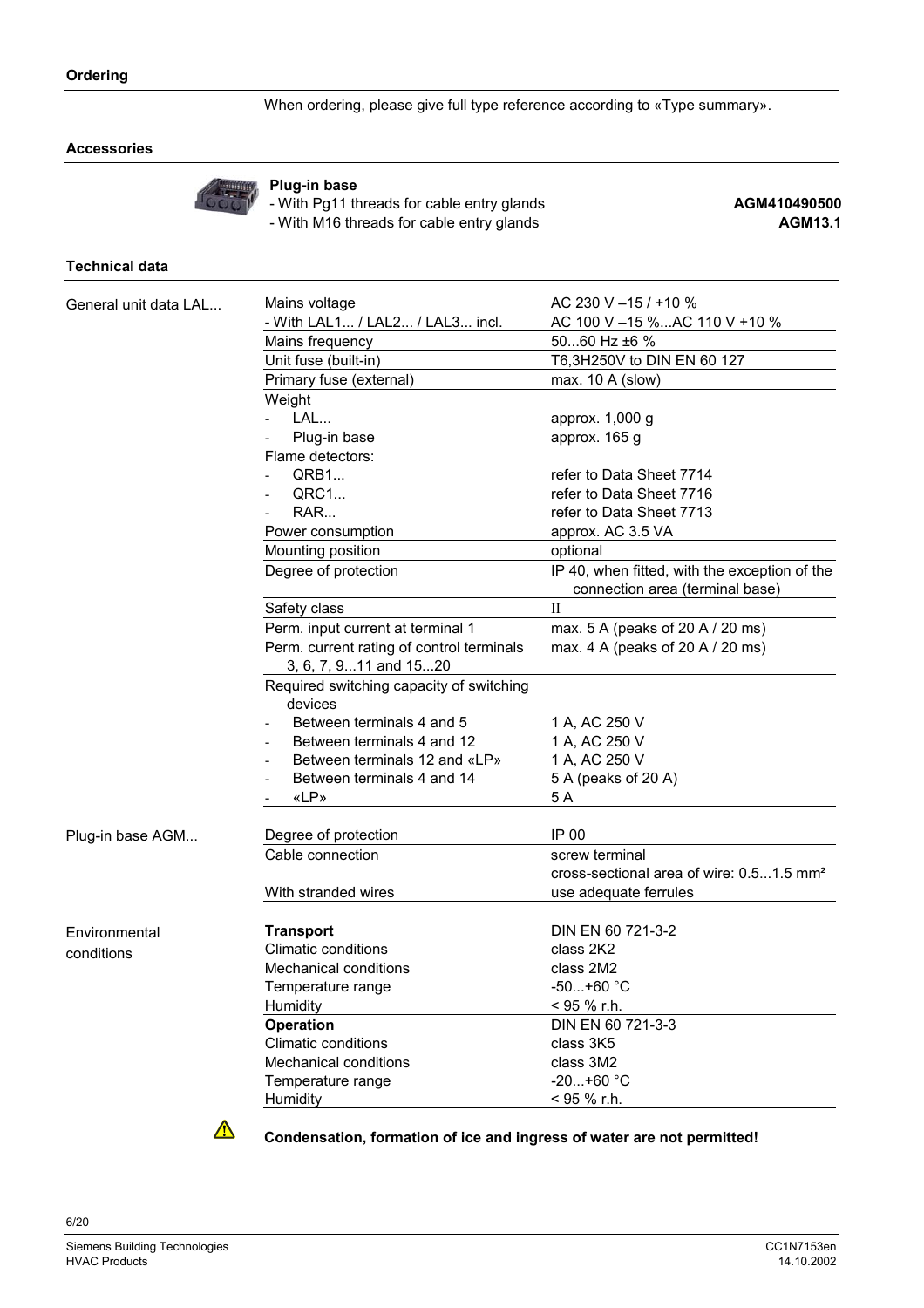# Flame supervision

|                                 | LAL1 with   |             | <b>LAL2 / LAL3 with</b> |                | LAL4 with   |            |  |
|---------------------------------|-------------|-------------|-------------------------|----------------|-------------|------------|--|
|                                 | QRB1        | QRC1        | QRB1                    | RAR            | QRB1        | QRC1       |  |
| Min. detector current required  | 95 µA       | $80 \mu A$  | $8 \mu A$               | $6,5 \mu A$    | $95 \mu A$  | $80 \mu A$ |  |
| at AC 230 V                     |             |             |                         |                |             |            |  |
| Max. permissible detector       | $12 \mu A$  | $12 \mu A$  | $0.8 \mu A$             | $0.7 \mu A$    | $12 \mu A$  | $12 \mu A$ |  |
| current with no flame           |             |             |                         |                |             |            |  |
| Max, detector current that can  | 160 µA      | 130 µA      | $35 \mu A$              | $30 \mu A$     | 160 µA      | 130 µA     |  |
| occur                           |             |             |                         |                |             |            |  |
| Instrument's +pole              | To terminal | To terminal | To termi-               | To terminal 22 | To terminal | To termi-  |  |
|                                 | 23          | 23          | nal 22                  |                | 23          | nal 23     |  |
|                                 |             |             |                         |                |             |            |  |
| Length of detector cable        |             |             |                         |                |             |            |  |
| In the same cable as the        | Max. 30 m   |             | Not per-                |                | Max. 30 m   |            |  |
| control lines                   |             |             | mitted                  |                |             |            |  |
| Separate cable in cable duct    | Max. 1000 m |             | 20 <sub>m</sub>         | RAR7: 30 m     | Max. 1000 m |            |  |
| 3-core cable                    |             | Max. 1 m    |                         |                |             | Max. 1 m   |  |
| 2-core cable for the detector   |             | Max. 20 m   |                         |                |             | Max. 20 m  |  |
| line (bl, sw); separate single- |             |             |                         |                |             |            |  |
| core cable for the live con-    |             |             |                         |                |             |            |  |
| ductor (br)                     |             |             |                         |                |             |            |  |
| Shielded cable (e.g. RG62,      |             |             | 200 m                   | RAR8: 100 m    |             |            |  |
| shield insulated)               |             |             |                         |                |             |            |  |
| Shield                          |             |             | To termi-               |                |             |            |  |
|                                 |             |             | nal 23                  |                |             |            |  |

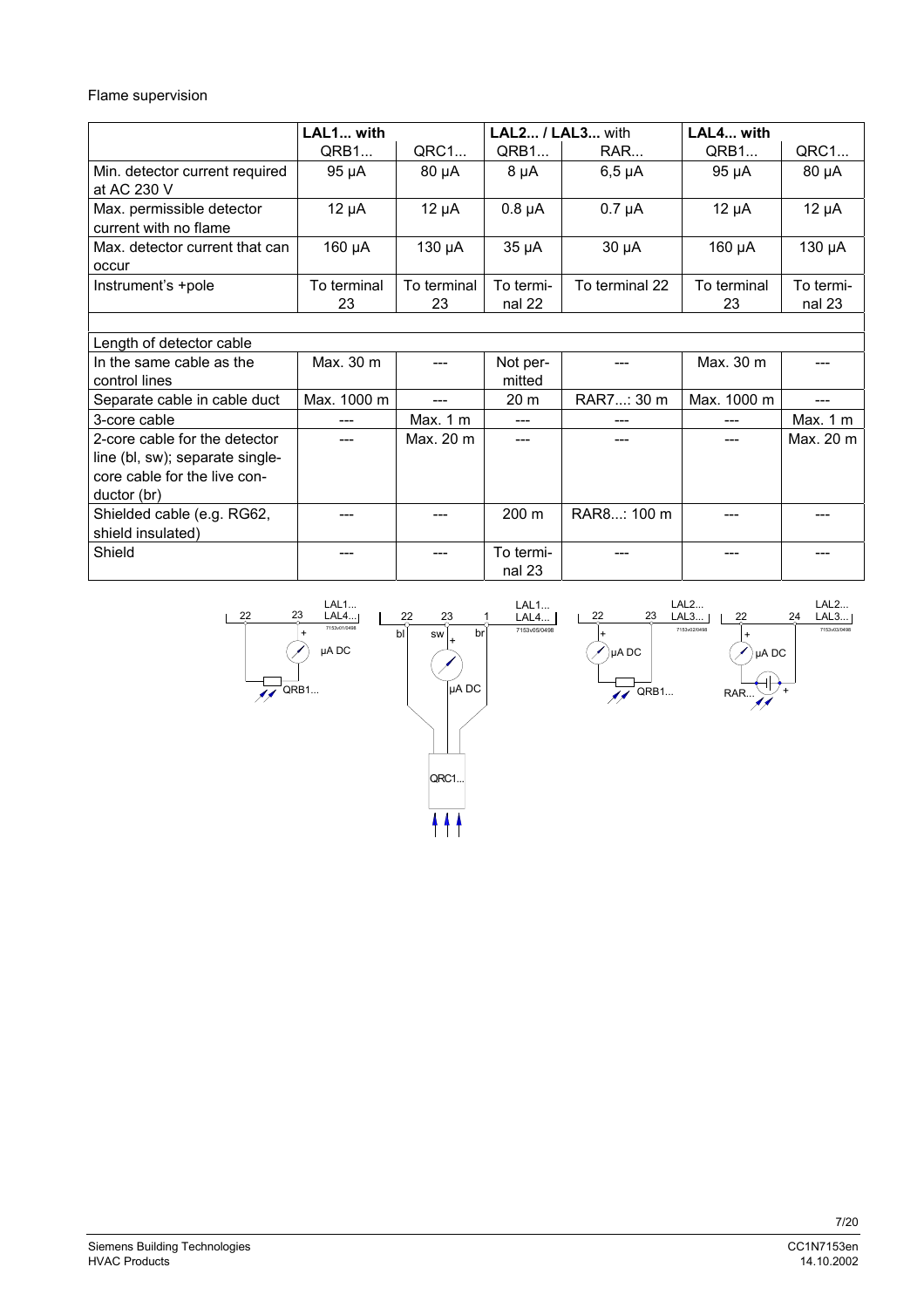#### **Function**

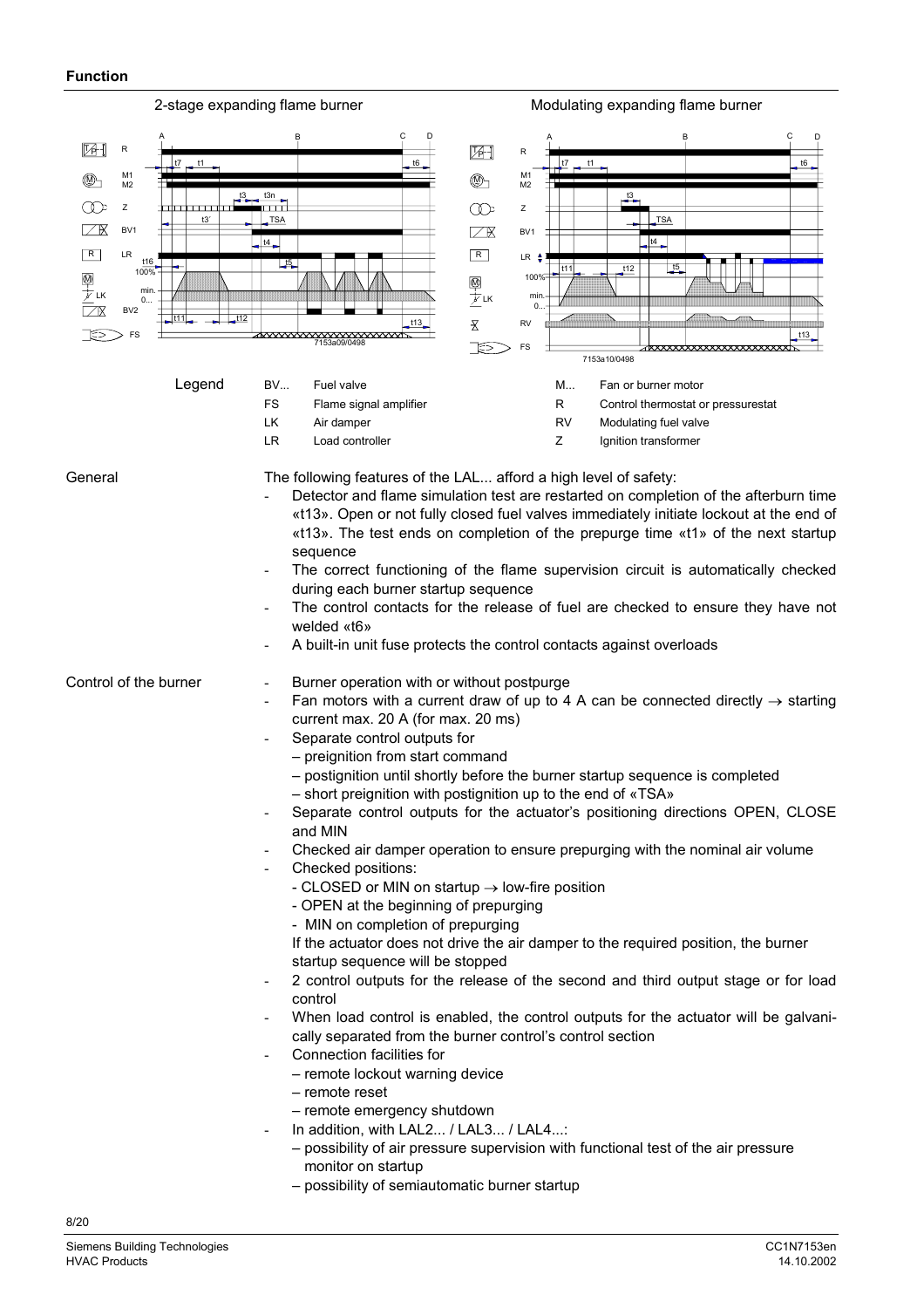| Flame supervision                   | $\overline{\phantom{a}}$<br>$\overline{\phantom{a}}$                             | Flame detector and flame simulation test are made automatically during burner off<br>times and the prepurge time «t1»<br>If loss of flame occurs during operation, the burner control will initiate lockout<br>If automatic repetition of the startup sequence is required, the clearly marked wire<br>link on the plug-in section of the LAL must be cut away $\rightarrow$ start repetition                                                                                                                                                                                                                                                                |  |  |  |
|-------------------------------------|----------------------------------------------------------------------------------|--------------------------------------------------------------------------------------------------------------------------------------------------------------------------------------------------------------------------------------------------------------------------------------------------------------------------------------------------------------------------------------------------------------------------------------------------------------------------------------------------------------------------------------------------------------------------------------------------------------------------------------------------------------|--|--|--|
| Preconditions for<br>burner startup | $\overline{\phantom{a}}$<br>$\overline{\phantom{a}}$<br>$\overline{\phantom{a}}$ | Burner control is not in the lockout position<br>Sequence switch is in its start position<br>$\rightarrow$ with LAL1, voltage is present at terminals 4 and 11<br>$\rightarrow$ with LAL2 / LAL3 / LAL4, voltage is present at terminals 11 and 12<br>Air damper is closed<br>End switch «z» for the CLOSED position must feed power from terminal 11 to ter-<br>minal 8<br>Contact of the limit thermostat or pressure switch «W» and the contacts of any<br>other switching devices in the control loop between terminals 4 and 5 must be<br>closed $\rightarrow$ e.g. a control contact for the oil preheater's temperature<br>With the exception of LAL1 |  |  |  |
|                                     |                                                                                  | Normally closed contact of the air pressure switch must be closed $\rightarrow$ «LP» test                                                                                                                                                                                                                                                                                                                                                                                                                                                                                                                                                                    |  |  |  |
| <b>Startup sequence</b>             |                                                                                  |                                                                                                                                                                                                                                                                                                                                                                                                                                                                                                                                                                                                                                                              |  |  |  |
|                                     | A                                                                                | Start command by «R»:<br>$\rightarrow$ «R» closes the start control loop between terminals 4 and 5<br>The sequence switch starts to run<br>- Only prepurging, fan motor at terminal 6 receives power<br>- Pre- and postpurging, fan motor or flue gas fan at terminal 7 receives<br>power on completion of «t7»<br>On completion of «t16», the control command for opening the air damper is<br>delivered via terminal 9<br>Terminal 8 receives no power during the positioning time<br>The sequence switch continues to run only after the air damper has fully<br>closed                                                                                   |  |  |  |
|                                     | t1                                                                               | Prepurge time with air damper fully open:<br>The correct functioning of the flame supervision circuit is checked during<br>$u$ t1w<br>The burner control will initiate lockout if correct functioning is not ensured<br>With LAL2 / LAL3 / LAL4:<br>Shortly after the beginning of «t1», the air pressure switch must change over<br>from terminal 13 to terminal 14<br>$\rightarrow$ otherwise, the burner control will initiate lockout<br>$\rightarrow$ start of the air pressure check                                                                                                                                                                   |  |  |  |
|                                     | t3                                                                               | Short preignition time:<br>«Z» must be connected to terminal 16, release of fuel via terminal 18                                                                                                                                                                                                                                                                                                                                                                                                                                                                                                                                                             |  |  |  |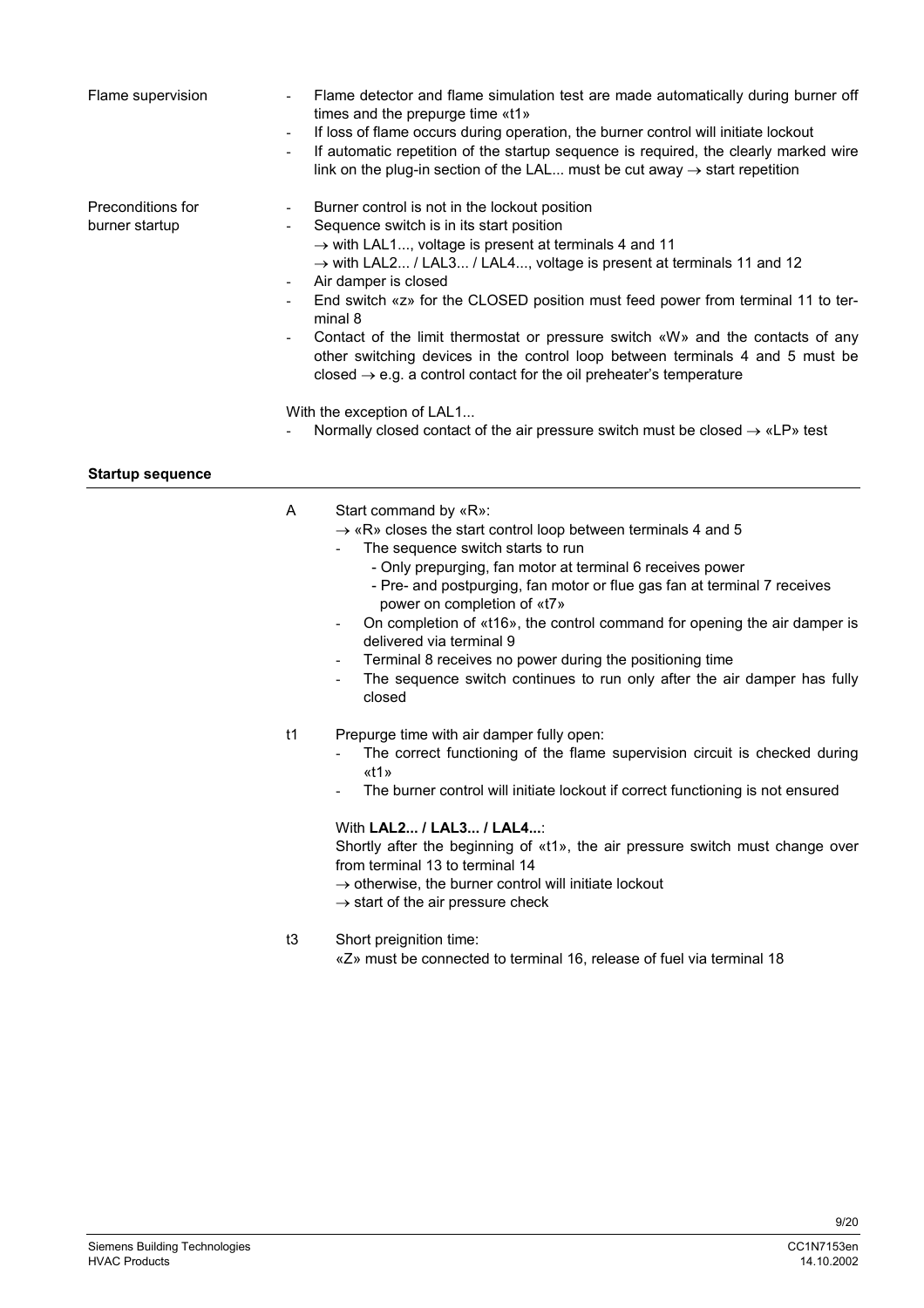t3´ Long preignition time: «Z» connected to terminal 15.

With **LAL1...**:

«Z» is switched on when start command is given.

With **LAL2... / LAL3... / LAL4...**:

«Z» is switched on when «LP» changes over  $\rightarrow$  no later than at the end of «t10»

- On completion of «t1», the LAL... drives the air damper to the low-fire position via terminal 10
	- $\rightarrow$  the low-fire position is defined by the changeover point of auxiliary switch «m» in the actuator
- During the positioning time, the sequence switch maintains its position  $\rightarrow$  until terminal 8 receives power via «m»
- The motor of the sequence switch is switched to the control section of the  $IAL$ ...
	- $\rightarrow$  positioning signals delivered to terminals 8 now have no impact on the further startup sequence and on subsequent burner operation
- TSA lanition safety time:

On completion of «TSA», a flame signal must be present at terminal 22. It must be available until controlled shutdown occurs

 $\rightarrow$  otherwise, the burner control will initiate lockout and lock itself in the lockout position

- t3n Postignition time:
	- «Z» must be connected to terminal 15
	- With short preignition, «Z» remains on until «TSA» has elapsed  $\rightarrow$  connection to terminal 16
- t4 Interval «BV1 BV2» or «BV1 LR»:
	- On completion of «t4», voltage is present at terminal 19
	- The voltage is required to power «BV2» connected to auxiliary switch «v» in the actuator
- t5 Interval:
	- On completion of «t5», terminal 20 receives power. At the same time, control outputs 9 to 11 and input 8 are galvanically separated from the LAL...'s control section
		- $\rightarrow$  LAL... is now protected against reverse voltages from the load control circuit
	- With the release of «LR» at terminal 20, the startup sequence of the LAL... ends
	- After a few idle steps (steps with no contact position changes), the sequence switch switches itself off
- B Operating position of the burner

## B-C Burner operation:

- During burner operation, «LR» drives the air damper to the nominal load or low-fire position, depending on heat demand
- Release of the nominal load takes place via auxiliary switch «v» in the actuator
- In the event of loss of flame during operation, the LAL... will initiate lockout
- For automatic start repetition, the clearly marked wire link «B» on the plugin section of the LAL... must be cut away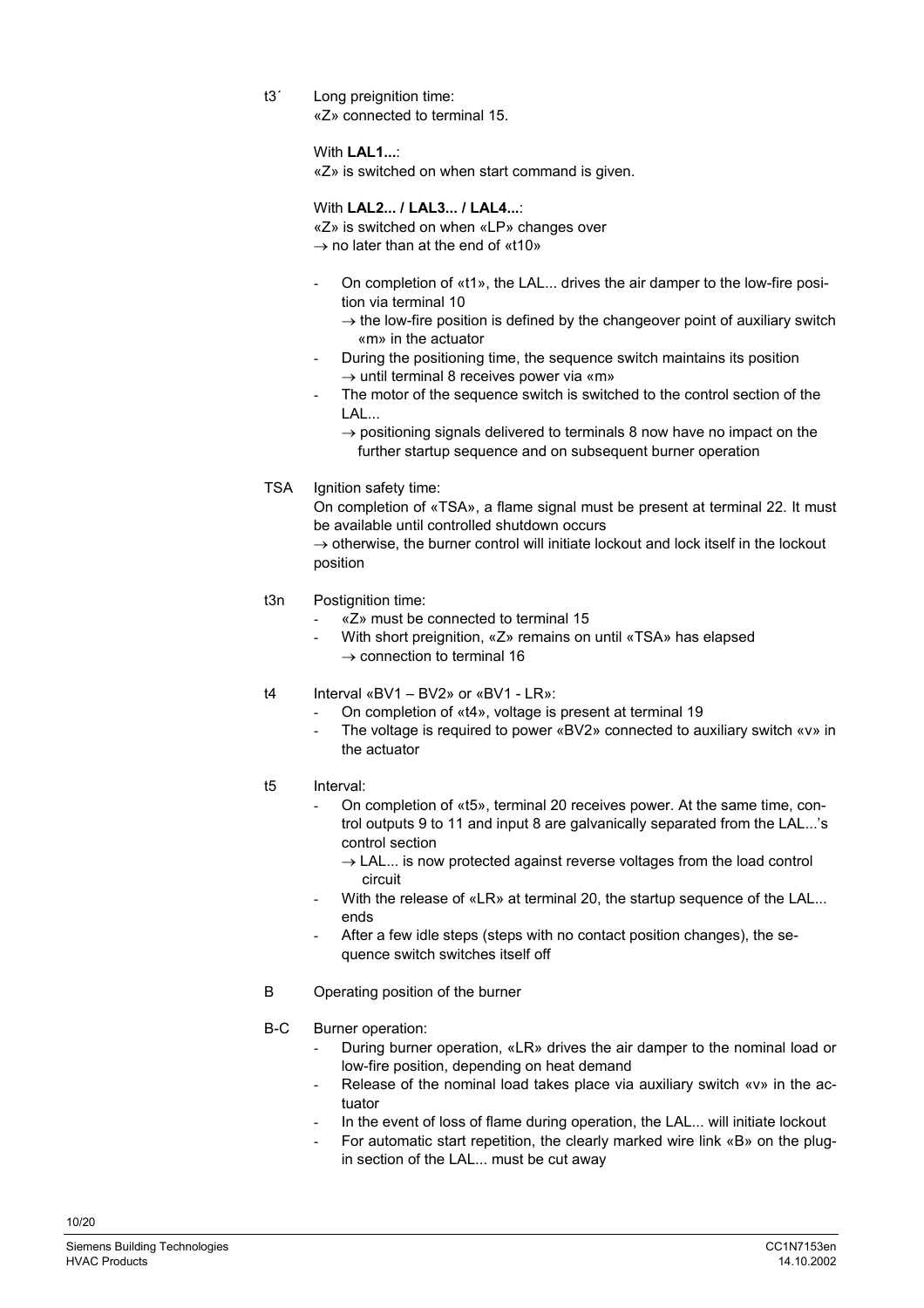- C Controlled shutdown: In the case of controlled shutdown, «BV...» will immediately be closed. At the same time, the sequence switch is started to program «t6»
- C-D Sequence switch travels to start position «A»
- t6 Postpurge time:
	- Fan «M2» connected to terminal 7
	- Shortly after the start of «t6», terminal 10 receives power  $\rightarrow$  air damper is driven to the MIN position
	- Full closing of the air damper starts only shortly before «t6» has elapsed  $\rightarrow$  initiated by the control signal at terminal 11
	- During the following burner off time, terminal 11 is live

# t13 Permissible afterburn time:

During «t13», the flame signal input may still receive a flame signal  $\rightarrow$  no lockout

D-A End of control program:

 $\rightarrow$  start position

As soon as the sequence switch has reached the start position – having thereby switched itself off – the flame detector and flame simulation test will start again

During burner off times, the flame supervision circuit is live.

When the start position is reached: With **LAL1...**, a voltage signals is fed to terminal 4 With LAL2... / LAL3... / LAL4..., a voltage signal is fed to terminal 12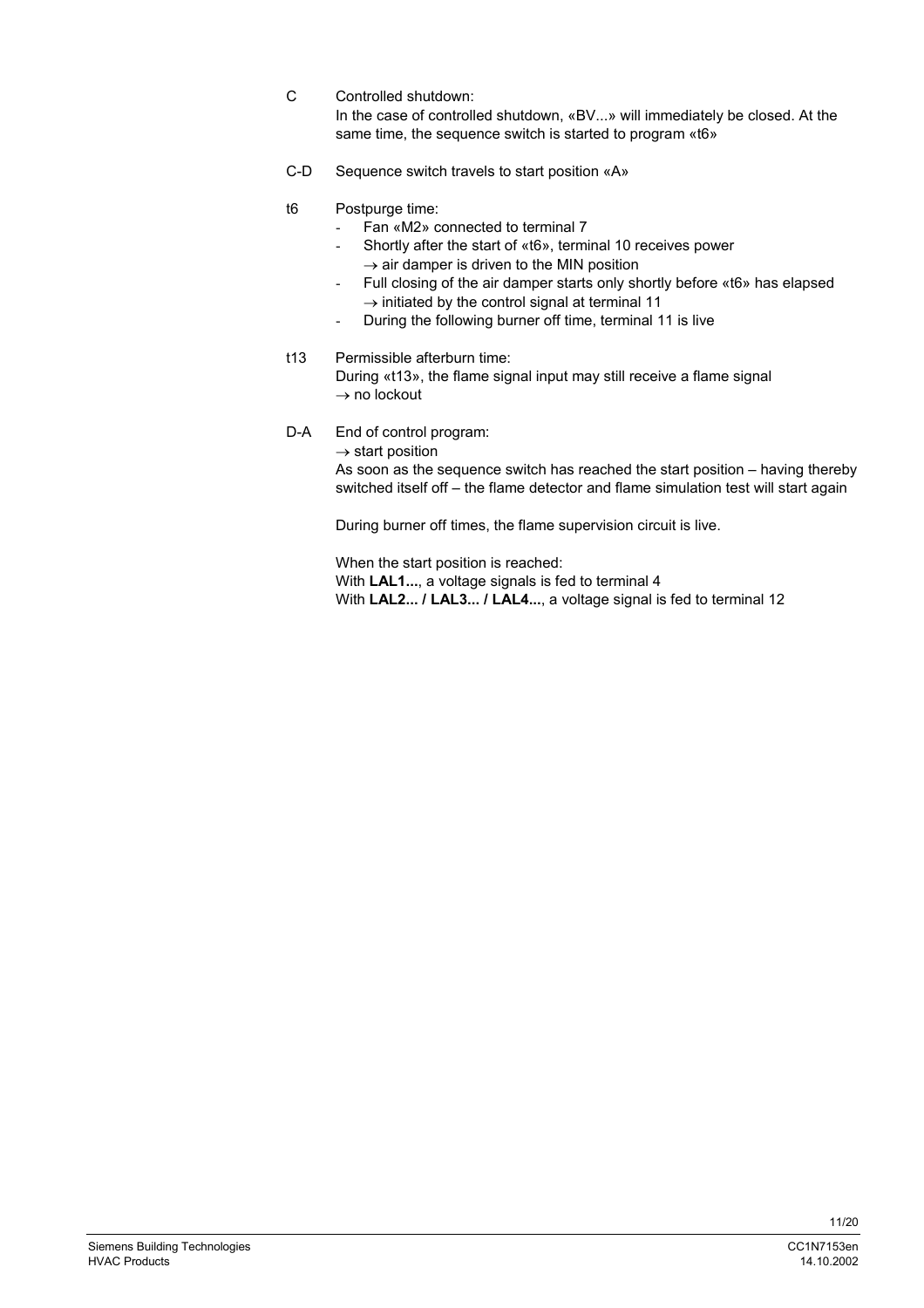Whenever a fault occurs, the sequence switch stops and with it the lockout indicator.

The symbol appearing above the reading mark indicates the type of fault:

|                | No start                                                                        | $\bullet$ | program<br>Examples:    | Extraneous light:<br>- Nonextinguished flame<br>- Leaking fuel valves | One of the contacts is not closed (also refer to<br>«Preconditions for burner startup»)<br>Lockout during or after completion of the control<br>- Faulty flame supervision circuit |
|----------------|---------------------------------------------------------------------------------|-----------|-------------------------|-----------------------------------------------------------------------|------------------------------------------------------------------------------------------------------------------------------------------------------------------------------------|
|                | Interruption of startup<br>sequence                                             |           | been corrected          |                                                                       | No OPEN signal at terminal 8 from the<br>changeover end switch «a»<br>Terminals 6, 7 and 15 are live until fault has                                                               |
| P              | Lockout                                                                         | ٠         | Does not apply to LAL1: | air pressure check                                                    | No air pressure indication at the beginning of the<br>Air pressure failure after the air pressure check                                                                            |
| $\blacksquare$ | Lockout                                                                         | $\bullet$ |                         |                                                                       | Defect in the flame supervision circuit                                                                                                                                            |
|                | Interruption of startup<br>sequence                                             | $\bullet$ | been corrected          |                                                                       | No positioning signal at terminal 8 from the aux-<br>iliary switch «m» for the low-fire position<br>Terminals 6, 7 and 15 are live until fault has                                 |
| 1              | Lockout                                                                         |           |                         |                                                                       | No flame signal at the end of the safety time                                                                                                                                      |
| L              | Lockout                                                                         |           |                         |                                                                       | Flame signal has been lost during operation                                                                                                                                        |
|                |                                                                                 |           |                         | a-b                                                                   | Startup sequence                                                                                                                                                                   |
|                | ر کو زارا وی<br>771111<br>$^{\prime\prime\prime\prime\prime\prime\prime\prime}$ |           |                         | b-b'                                                                  | Idle steps<br>(with no contact confirmation)<br>b (b')-a Postpurge program                                                                                                         |
|                | LAL <sub>1</sub><br>LAL2, LAL3, LAL4                                            |           |                         |                                                                       |                                                                                                                                                                                    |

- Burner control can immediately be reset after lockout:
- Do not press the lockout reset button for more than 10 seconds
- The sequence switch always travels to the start position first – After resetting
	- After rectification of a fault that led to shutdown
	- After each power failure
- During this period of time, power is only fed to terminals 7 and 9...11.
- Then, the LAL.... will program a new burner startup sequence

Lockout indicator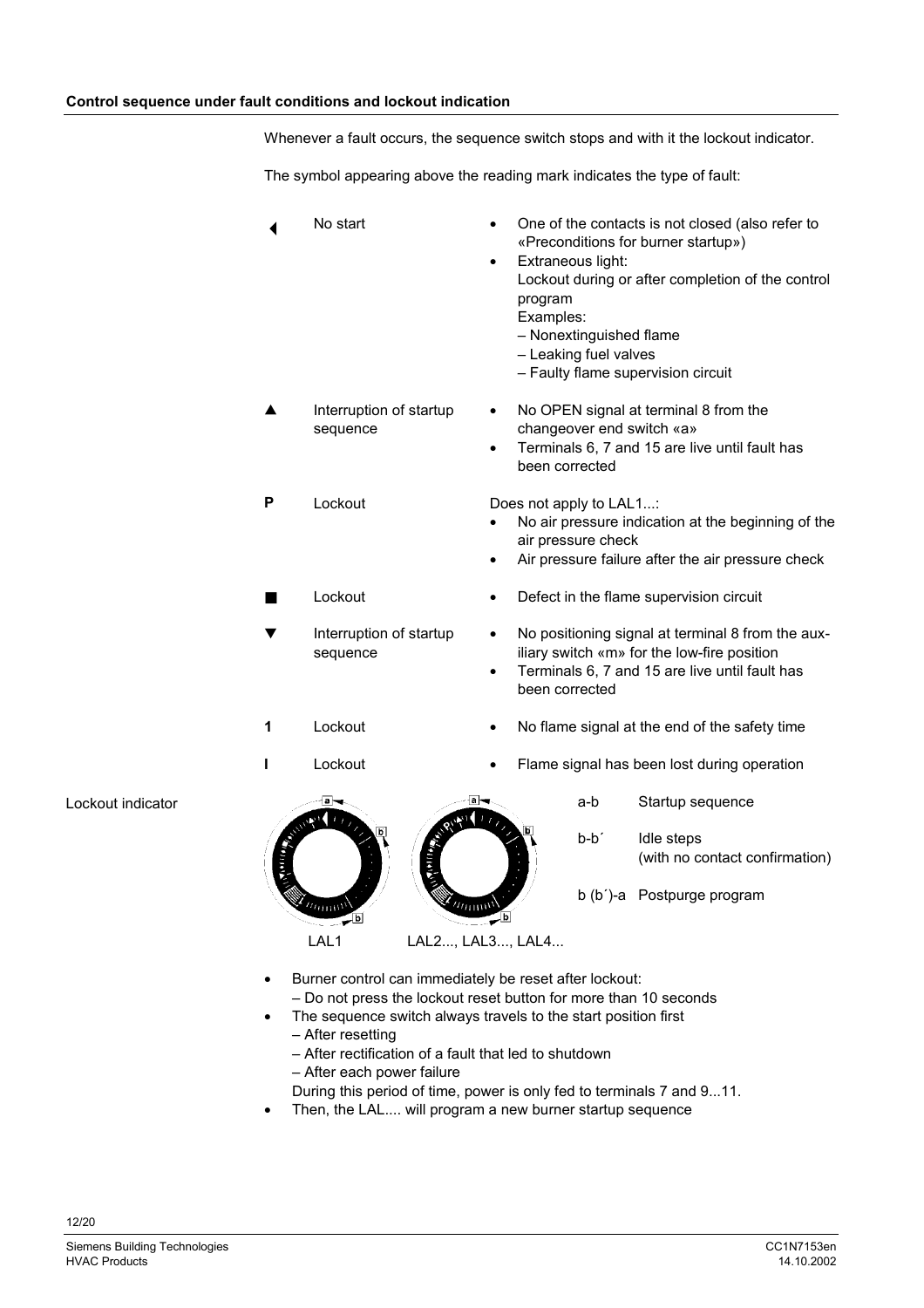LAL1...



LAL2... / LAL3...

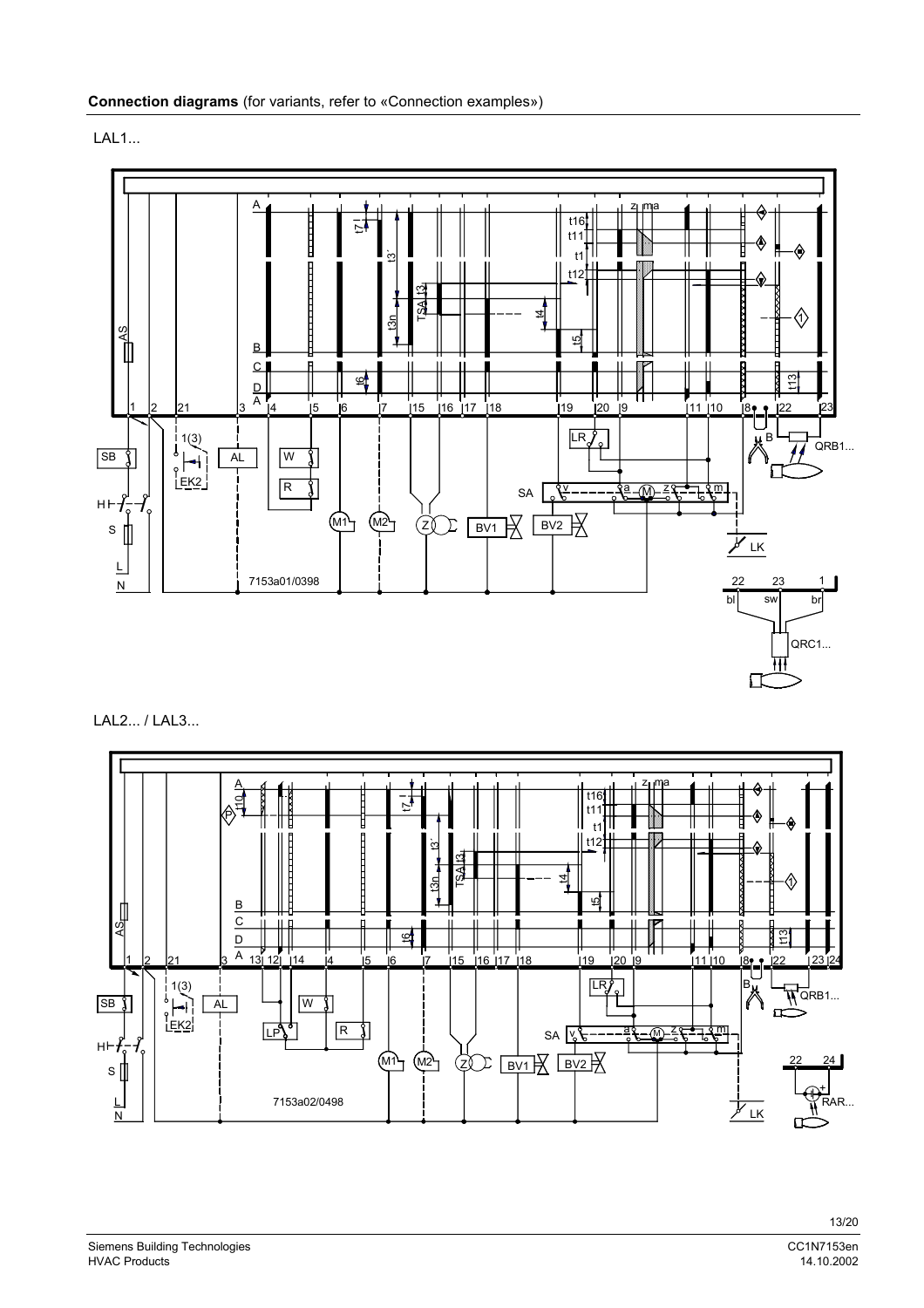

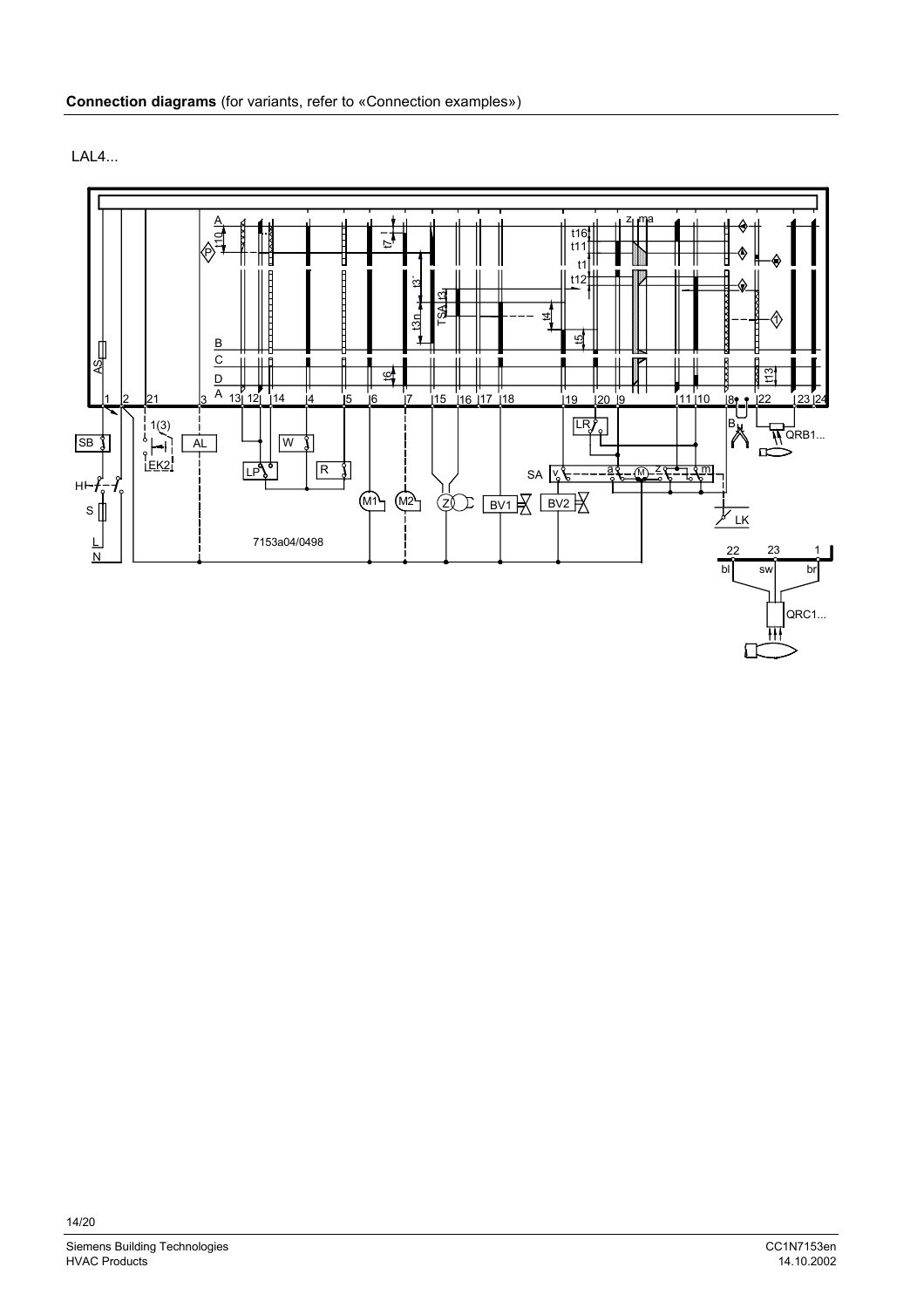LAL2... / LAL3...

LAL1...





Do not press the lockout reset button for more than 10 seconds! For the connection of the safety shutoff valve, refer to the plant diagram provided by the burner supplier.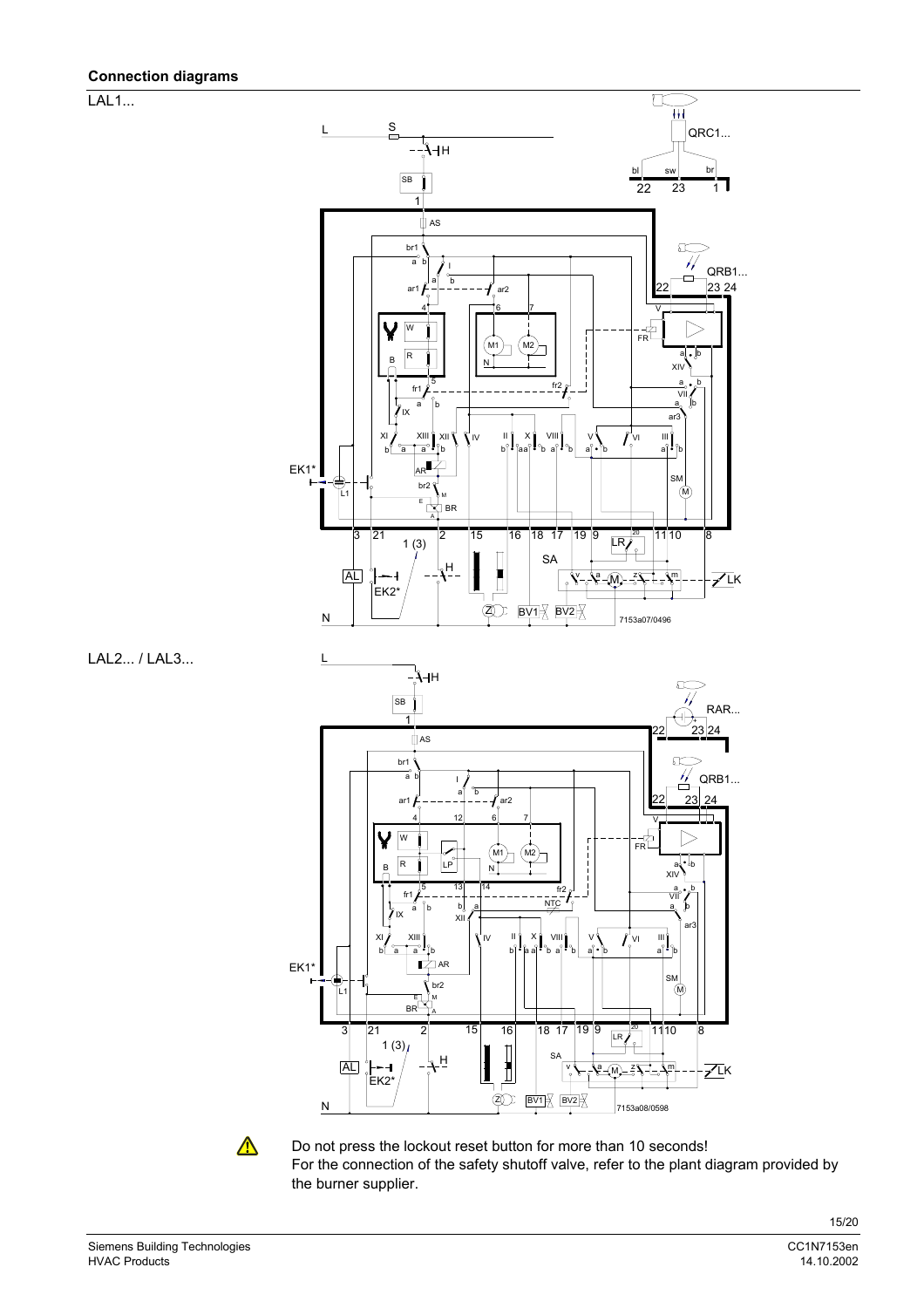



Do not press the lockout reset button for more than 10 seconds!  $\triangle$ For the connection of the safety shutoff valve, refer to the plant diagram provided by the burner supplier.



\* These data do not apply to LAL1...

**Sequence diagram**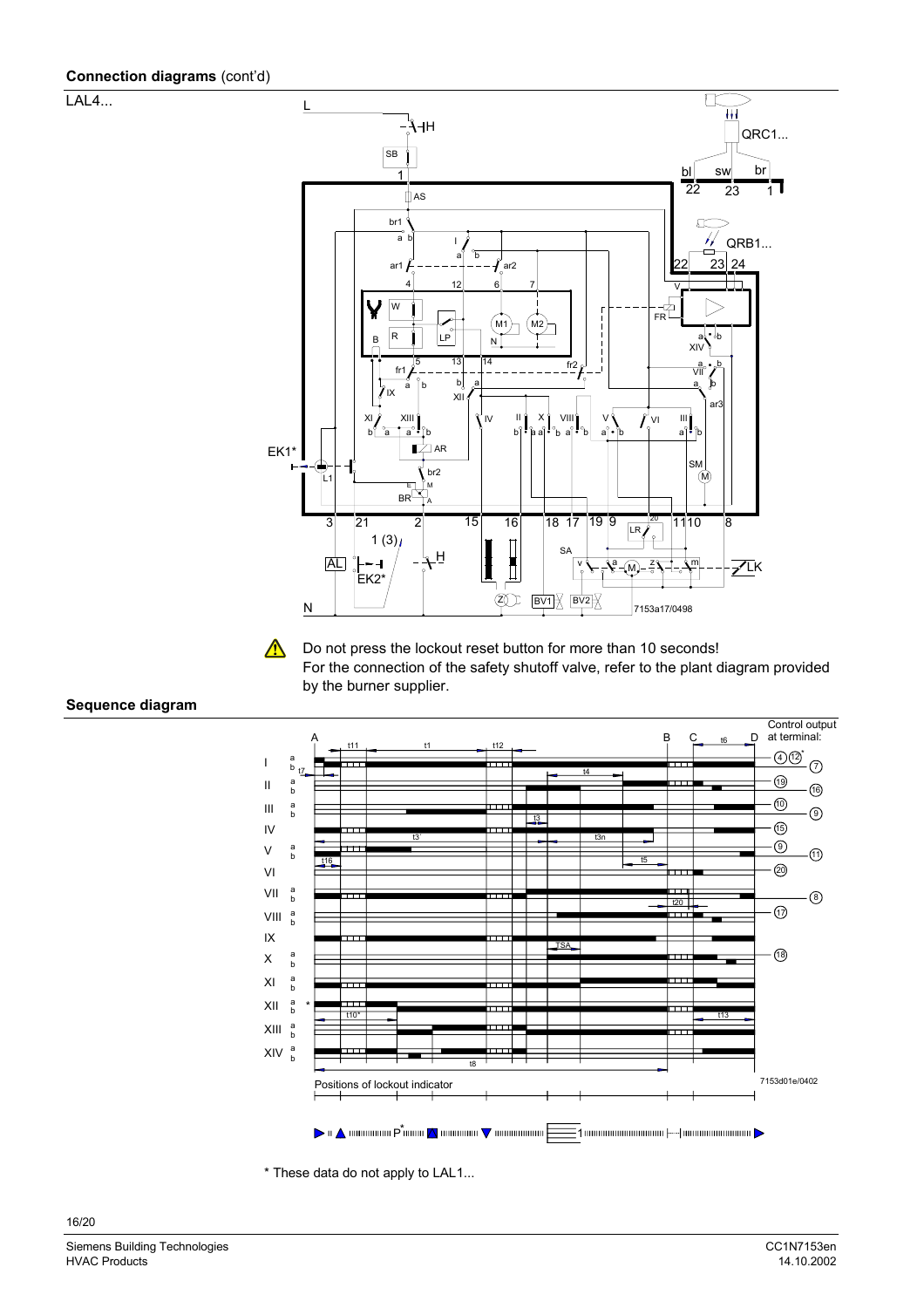# **Legend**

| a<br>AL<br><b>AR</b><br><b>AS</b><br>В<br>bl<br>br<br><b>BR</b><br><b>EK</b><br><b>FR</b><br>H<br>L<br>LP<br>m | Changeover end switch for air damper's<br><b>OPEN</b> position<br>Remote lockout indicator (alarm)<br>Load relay with «ar» contacts<br>Unit fuse<br>Wire link<br>Blue<br><b>Brown</b><br>Lockout relay with «br» contacts<br>Lockout reset button<br>Flame relay with «fr» contacts<br>Mains isolator<br>Lockout warning lamp<br>Air pressure switch<br>Auxiliary switch for air damper's<br>MIN position | <b>NTC</b><br>QRC1<br>QRB1<br>RAR<br>S<br><b>SA</b><br><b>SM</b><br>SW<br>v<br>$\mathsf{V}$<br>W<br>z | Resistor with negative temperature coefficient<br>Blue-flame detector<br>Photoresistive detector<br>Selenium photocell detector<br>Fuse<br>Air damper actuator<br>Synchronous motor of sequence switch<br><b>Black</b><br>In the actuator: Auxiliary changeover switch<br>for position-dependent release of fuel<br>Flame signal amplifier<br>Limit thermostat or pressure switch<br>In the actuator: End switch for air damper's<br>CLOSED position |
|----------------------------------------------------------------------------------------------------------------|-----------------------------------------------------------------------------------------------------------------------------------------------------------------------------------------------------------------------------------------------------------------------------------------------------------------------------------------------------------------------------------------------------------|-------------------------------------------------------------------------------------------------------|------------------------------------------------------------------------------------------------------------------------------------------------------------------------------------------------------------------------------------------------------------------------------------------------------------------------------------------------------------------------------------------------------------------------------------------------------|
|                                                                                                                | Control signals delivered by the LAL<br><b>EXXXX</b> Permissible input signals                                                                                                                                                                                                                                                                                                                            | $\Box$                                                                                                | Required input signals:<br>If these signals are not present during $\vee$ or $\frac{1}{2}$ or $\frac{1}{2}$<br>the burner control will stop the startup sequence or<br>initiate lockout                                                                                                                                                                                                                                                              |
| <b>TSA</b><br>t1<br>t3<br>t3'<br>t3n                                                                           | Ignition safety time<br>Prepurge time with air damper fully open<br>Preignition time, short («Z» connected to termi-<br>nal 16)<br>Preignition time, long («Z» connected to terminal<br>15)<br>Postignition time («Z» connected to terminal 15)                                                                                                                                                           | t8<br>t10<br>t11                                                                                      | Duration of startup sequence<br>(excluding «t11» and «t12»)<br>Only with LAL2 / LAL3 / LAL4: Interval from<br>startup to the beginning of the air pressure check<br>Air damper running time to the OPEN position                                                                                                                                                                                                                                     |
| t4                                                                                                             | Interval between voltage at terminals 18<br>and 19 («BV1-BV2»)                                                                                                                                                                                                                                                                                                                                            | t12                                                                                                   | Air damper running time to the low-fire position<br>(MIN)                                                                                                                                                                                                                                                                                                                                                                                            |
| t5<br>t6<br>t7                                                                                                 | Interval between voltage at terminals 19<br>and 20 («BV2» load controller)<br>Postpurge time (with «M2»)<br>Interval between start command and voltage<br>at terminal 7 (start delay time for «M2»)                                                                                                                                                                                                       | t13<br>t16<br>t20                                                                                     | Permissible afterburn time<br>Interval to the OPEN command for the air damper<br>Not with all LAL: For self-shutdown<br>of the sequence switch                                                                                                                                                                                                                                                                                                       |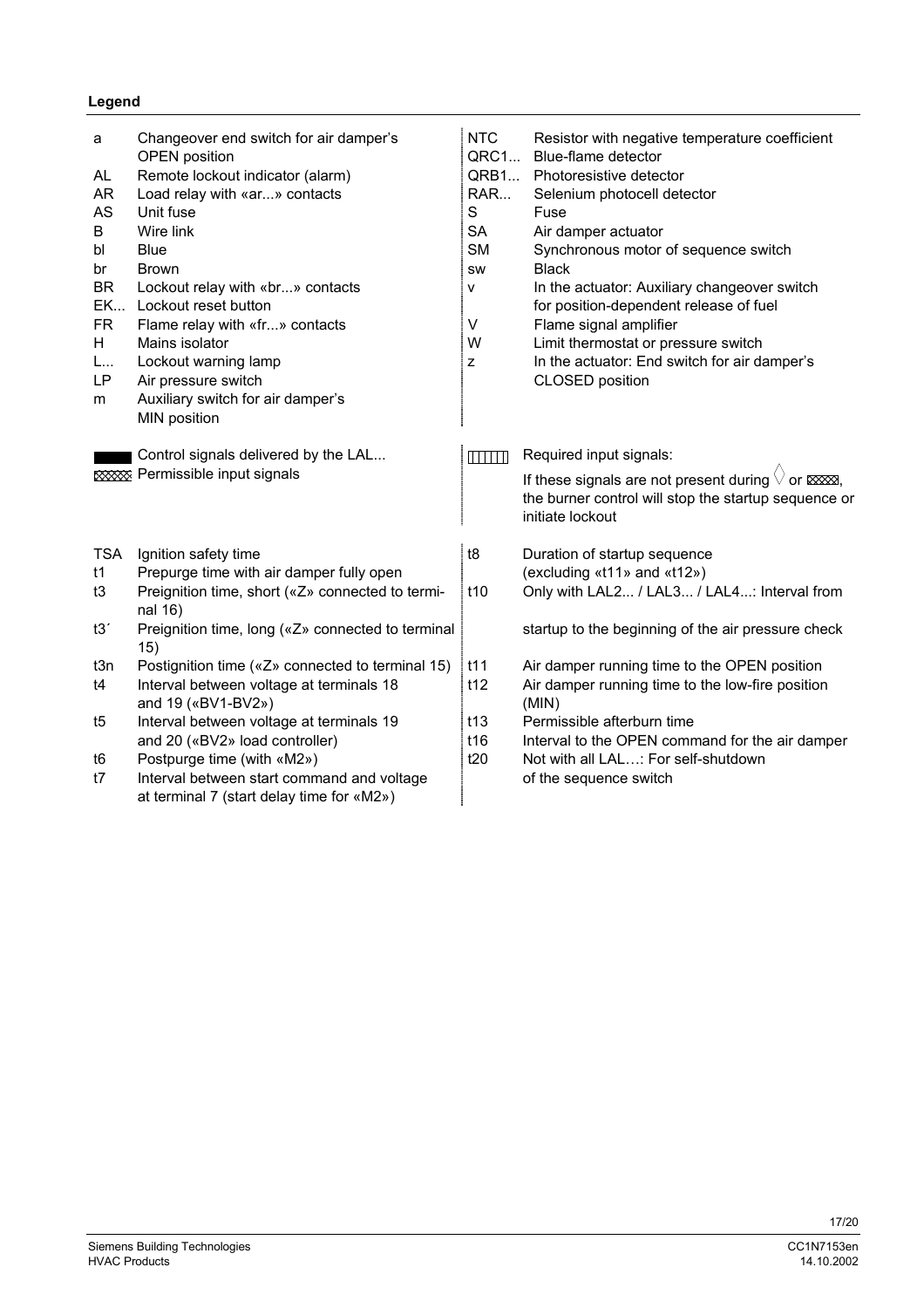## **Connection examples**



18/20

pressure switch «W» responds. «L3» indicates when the burner is ready for startup. It extinguishes shortly after the burner is started up. For other connections, refer to «Con-

nection diagrams».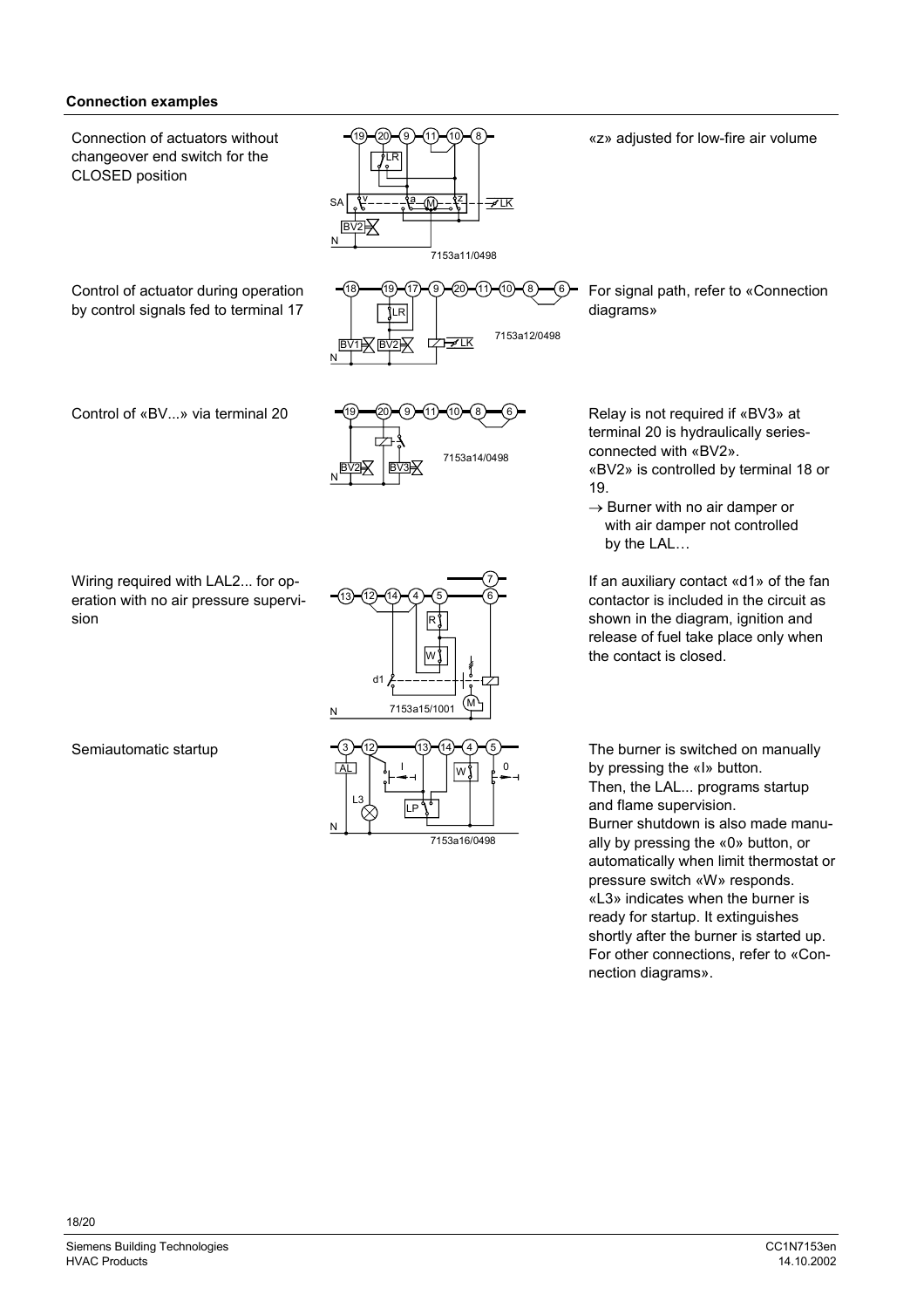## **2-stage expanding flame burner**





#### **Modulating expanding flame burner**

17







Load control with a 2-position controller. During burner off times, the air damper is closed.

Control of actuator according to the single-wire control principle.

- $\rightarrow$  For actuator «SA» type SQN..., refer to Data Sheet 7808; for other connections, refer to «Connection diagrams»
- **FITTHE** Pre- and postignition when the ignition transformer is connected to terminal 15

Load control with modulating controller with galvanically separated control contacts for positioning directions OPEN and CLOSE.

During burner off times, the air damper is fully closed. When using actuators with changeover end switch «z» for the CLOSED position, terminals 10 and 11 must be interconnected.

For other connections, refer to «Connection diagrams».